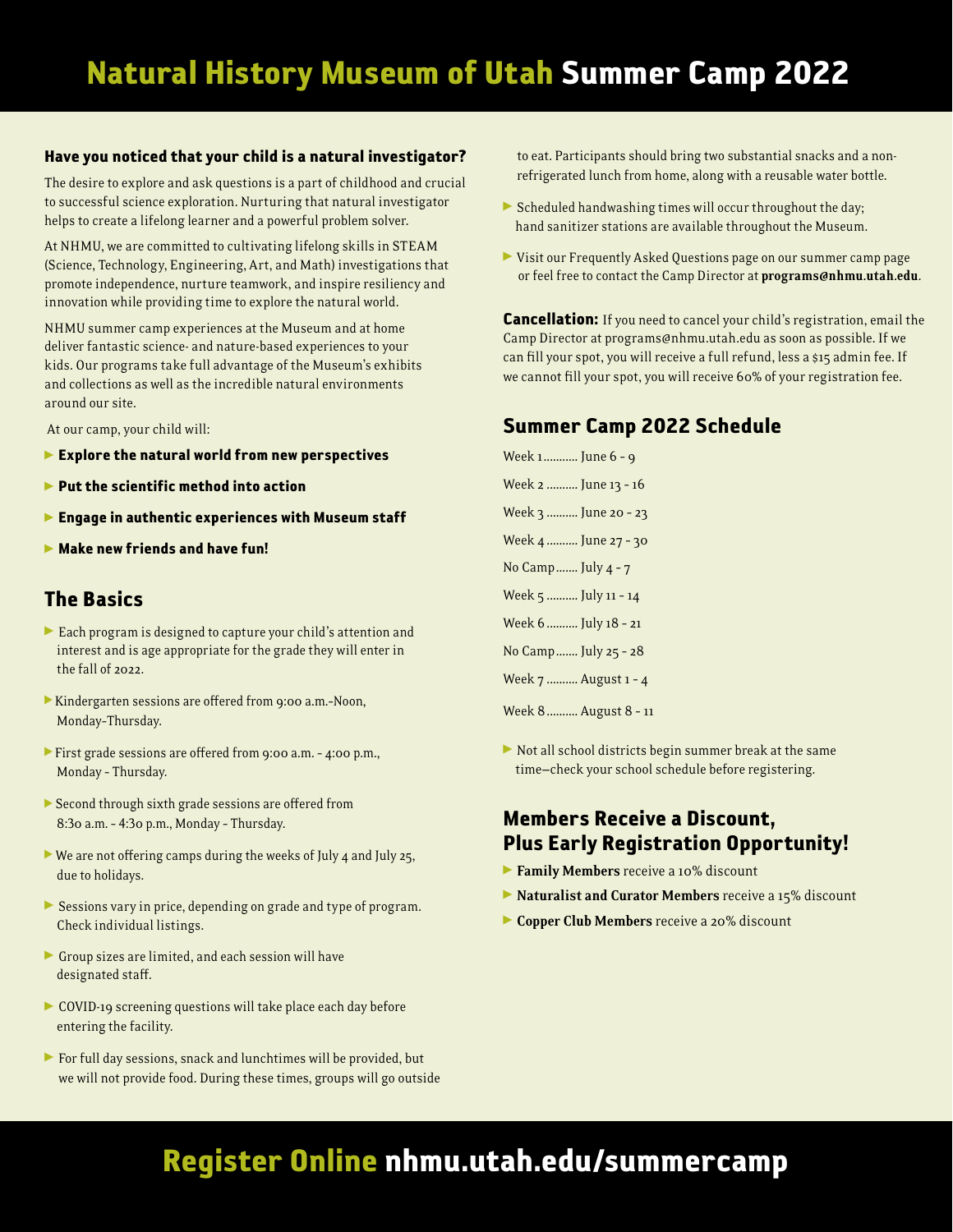## 4th & 5th Grade

NHMU fourth and fifth grade camp sessions are for students who will enter either of these grades in the fall of 2022. All sessions are offered in a full-day, Monday-Thursday format. We'll have a morning and an afternoon snack break, along with a midday lunch break. Two substantial snacks and a non-refrigerated lunch and drink will need to be brought from home. We are doing everything we can to stop the spread of COVID. We ask that all participants wear a mask during camp since we are not sure who has been vaccinated, it is challenging to keep physically distant, and we have campers from multiple households in our sessions. Be sure to familiarize yourself with our COVID-19 policies and procedures as well as our cancellation and refund information prior to registering for camp. Camp drop-off and pick-up take place at NHMU, unless otherwise noted.

Please note that not all school districts begin and end summer break at the same time—check your school schedule before registering.

# Great Salt Lake Discoveries

#### Partner Camp with FRIENDS of Great Salt Lake

The Great Salt Lake is ours to discover! With staff from FRIENDS of GSL, you'll investigate the cool and unique ecosystem at the Great Salt Lake, from brine shrimp to water bugs and everything in-between. We'll visit places like Antelope Island and Farmington Bay, conduct salty experiments, chew pickle weed, and watch birds through binoculars. We are investigators, adventurous, and love being outside. Drop off and pick up take place at NHMU. Transportation to field trip locations is provided. No camp on Friday.

#### Week 1 **•** June 6 – 9 **•** 8:30 a.m. – 4:30 p.m. **•** \$315

# Nature of Science & Color

#### Partner Camp with Clever Octopus

Monday and Tuesday will have campers at the Museum, exploring color through the lens of biology, chemistry, and physics. From learning about sight and understanding camouflage and cryptic coloration to surface color and its effect on temperature—we've got it all. Plus, get a tour of our Nature of Color exhibit! Wednesday and Thursday will be spent at Clever Octopus, Utah's only creative reuse center, investigating mixed media and color. Participants will be creating optical 3D art inspired by artists like the grandfather of the Op Art movement, Victor Vasarely, as well as Londonbased street installation artist Slinkachu. Drop off and pick up on Monday and Tuesday take place at NHMU and on Wednesday and Thursday at Clever Octopus. No camp on Friday.

# Science Adventures

#### Partner Camp with Camp Kostopulos

Let's explore! Monday and Tuesday will be at the Museum, investigating forensic science—from analyzing handwriting and finger-, lip- and footprints to extracting DNA, examining microbes, and identifying unknown chemicals. Wednesday and Thursday will be spent at Camp K, participating in exciting science experiments along with outdoor experiences like rock climbing, fishing, swimming, and spending time with the horses. Drop off and pick up take place at NHMU on Monday and Tuesday and at Camp K on Wednesday and Thursday. No camp on Friday.

Week 3 **•** June 20 – 23 **•** 8:30 a.m. – 4:30 p.m. **•** \$310 Week 6 **•** July 18 – 21 **•** 8:30 a.m. – 4:30 p.m. **•** \$310

# Explorers Camp

#### Partner Camp with Red Butte Garden

Join us for a week of nature explorations! On Monday and Tuesday, campers will be at the Museum investigating the animals and insects that call Utah home through excursions in the foothills. We'll also spend time learning to use the iNaturalist app, becoming Citizen Scientists! While at Red Butte Garden on Wednesdays and Tuesday, campers will be exploring food chains and trophic levels as they create exploding photosynthesis art, plant their own pots, identify scat, and more. Drop off and pick up take place at NHMU on Monday and Tuesday and at Red Butte Garden on Wednesday and Thursday. No camp on Friday.

#### Week 4 **•** June 27 – 30 **•** 8:30 a.m. – 4:30 p.m. **•** \$310

### Scales to Feathers

#### Partner Camp with Tracy Aviary

Dinosaurs are still among us! On Monday and Tuesday while at NHMU, campers will delve into the science of paleontology from the field to the lab. They'll discover how fossils are formed, where we find them, and meet some of the people who prepare and study fossils at the Museum. On Wednesday and Thursday at Tracy Aviary, campers will explore the dinosaurs that live among us today – birds! They'll find out what makes a bird a bird and discover the adaptations that allow them to live in diverse environments across the globe. Drop off and pick up take place at NHMU on Monday and Tuesday and at Tracy Aviary on Wednesday and Thursday. No camp on Friday.

Week 5 **•** July 11 – 14 **•** 8:30 a.m. – 4:30 p.m. **•** \$310

# Engineering Challenge with LEGO®

#### Partner Camp with Play-Well TEKnologies

Power up your engineering skills! Monday and Tuesday will be spent with Museum staff exploring robotics and machines. Campers will participate in building projects like Draw Bots and Mechanical Claws as well as become familiar with VEX IQ robotic components. Wednesday and Thursday will find campers with Play-Well staff inventing, designing, and building with over 100,000 pieces of LEGO® as they apply real-world concepts in physics, engineering and architecture through engineer-design projects like tow trucks, bowlers,